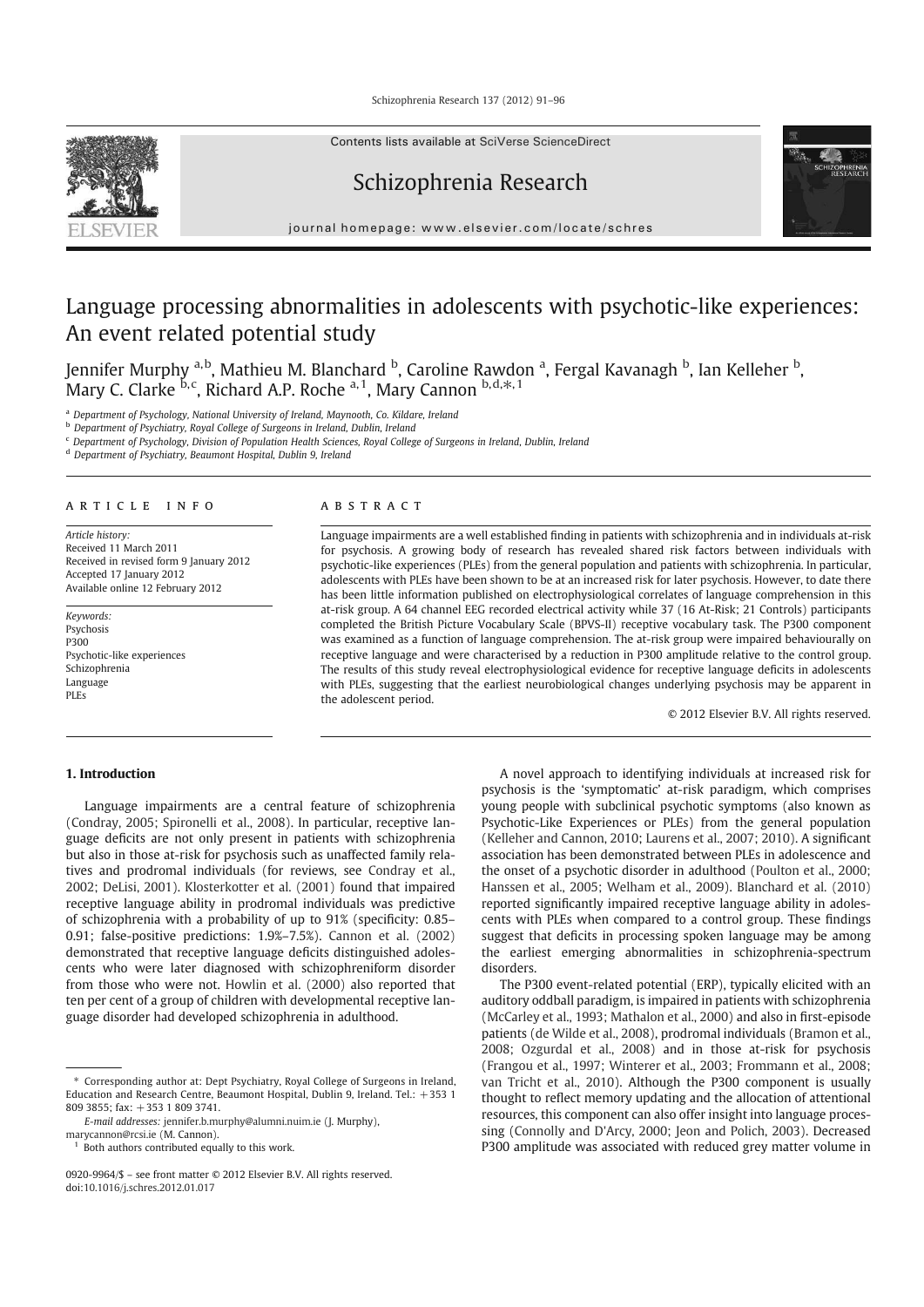the superior temporal gyrus (STG), an area related to language comprehension, in chronic and first-episode schizophrenia patients and also with STG activation in children genetically at-risk for psychosis (McCarley et al., 1993, 2002; O'Donnell et al., 1999; Rajarethinam et al., 2011).

Previous studies have examined the P300 component in relation to receptive language in healthy individuals and in individuals with language disorders (for review, see Connolly and D'Arcy, 2000). Connolly et al. (1999) adapted the vocabulary subtests of the Wechsler Intelligence Scale for Children-III (WISC-III; Wechsler, 1991) to examine receptive vocabulary with ERPs. A P300 component was present only to words in which the participant knew the meaning of and was absent when words beyond the participant's vocabulary range were presented (Connolly et al., 1999). These findings were also replicated with other standard neuropsychological tests of receptive language (Byrne et al., 1995; Connolly et al., 1995; D'Arcy et al., 2000; Henderson et al., 2011). To our knowledge, no previous studies have examined electrophysiological correlates of receptive language in young people with psychotic symptoms. We hypothesised that in comparison to a control group, adolescents with psychotic-like experiences would exhibit an impaired P300 on a receptive language task.

# 2. Method

# 2.1. Participants

Adolescents aged 10–13 years old  $(M= 11.62, SD = .55)$  were recruited from large single- and mixed-sex primary-level schools. Details of the recruitment procedure are provided in Kelleher et al. (2011). Written informed consent was obtained from the parent and the child prior to participation. Following a clinical interview, thirty-seven participants completed EEG testing. Participants were divided into two groups: an "At-Risk" group (7 Male) consisting of sixteen participants reporting psychotic symptoms, and a Control group (12 Male) of twenty-one participants without psychotic symptoms. All participants had normal or corrected-to-normal vision, normal hearing and no previous neurological disorders or brain injuries. No participants were taking any medication at the time of testing. This research was approved by the Ethics Committees of Beaumont Hospital and the National University of Ireland, Maynooth.

#### 2.2. Assessment of PLEs

The psychosis section of the Kiddie-Schedule for Affective Disorders and Schizophrenia for School-Aged Children, Present and Lifetime Versions (K-SADS-PL; Kaufman et al., 1996) was employed to investigate the presence of psychotic-like experiences. Hallucinations and delusions were assessed with questions such as "Has there ever been a time you heard voices when you were alone?" and "Has there ever been a time you felt that someone was out to hurt you?" A consensus meeting was held following the interviews to discuss the information contained in the interview on psychotic-like experiences and to decide whether these symptoms could be rated as definite psychotic symptoms.

# 2.3. EEG testing

#### 2.3.1. ERP task stimuli

The computerised ERP task was adapted directly from the British Picture Vocabulary Scale—2nd Edition (BPVS-II; Dunn et al., 1997). The task consisted of 96 spoken English words (i.e. nouns, adjectives and verbs) taken from the BPVS-II and were presented through the computer speakers. Each spoken word was accompanied by four pictures, where only one picture matched the word in meaning. The task was presented in eight blocks of increasing difficulty where each block contained 12 trials (see Appendix 1).

#### 2.3.2. ERP task design

The task was presented using E-Prime© stimulus presentation software. The onset of a trial was indicated by a fixation cross located in the centre of the screen for 500 ms. Following the offset of the fixation cross, four black and white pictures presented in a  $2 \times 2$  array appeared on-screen which were subsequently followed by a spoken word (ISI 1000 ms). The pictures remained on screen until the participant responded. Each picture contained a coloured dot that corresponded to a coloured button on a RB-834 response box (Cedrus©). The participant's task was to select the picture that matched the spoken word in meaning. Following the response, a blank screen was presented for 1000 ms to allow for blinking and a fixation cross signalled the onset of a new trial.

# 2.4. EEG recording

EEG data were recorded using silver/silver chloride electrodes (Brain Vision©) at 64 electrode sites positioned according to the extended 10–20 system of electrode placement. Horizontal eye movements (HEOG) were recorded from electrodes positioned at the outer canthus of each eye. Vertical eye movements (VEOG) were recorded from electrodes located above and below the left eye. The reference electrode was placed on the nasion of the nose. Skin was lightly abraded to maintain an impedance level below 10 kΩ. The EEG signal was amplified (Brain Vision©) with a band-pass filter of 0.16–100 Hz and a gain of 1000. EEG data were digitised at a sampling rate of 500. The conversion rate was 2000 Hz per channel and the range was 150 mV. Filters were set at a low cut off of 0.53 Hz and a high cut off of 30 Hz. Recordings were notch filtered offline at 50 Hz. Blinks were averaged off-line and an EOG automatic artefact rejection algorithm was applied to the data (Berg and Scherg, 1991; Ille et al., 2002).

E-prime logged accuracy scores and reaction time in real time for each trial. ERPs were obtained by averaging the EEG around an epoch of 1300 ms (i.e.  $-100$  ms pre-stimulus to 1200 ms post-stimulus). ERPs were stimulus-locked to the onset of the auditory presentation of the word and were response-binned into correct and incorrect responses to investigate the presence of the P300 at 280–500 ms. Table 1 demonstrates the average number of trials per person that was included in each condition.

## 2.5. Statistical analyses

Participants were compared on demographic variables such as age, sex, and handedness. Mixed factorial ANOVA were carried out on accuracy and reaction time scores. ERP data from the eight blocks of the task were collapsed into two levels of difficulty based on the accuracy scores. The first four blocks were collapsed and defined as an 'Easy' level resulting from high accuracy obtained by all participants and the final four blocks were identified as a 'Difficult' level due to a significant drop in accuracy scores across all participants  $[t(36)$  =

#### Table 1

Mean number of trials accepted per person for the averaged ERP waveforms.

| Condition           | Overall $(N = 37)$ | Controls $(N=21)$ | At-risk $(N = 16)$ |
|---------------------|--------------------|-------------------|--------------------|
|                     | M(SD)              | M(SD)             | M(SD)              |
| Overall grand avg.  | 70.92 (13.02)      | 73.67 (12.49)     | 67.31 (13.20)      |
| Easy                | 43.62 (5.12)       | 44.19 (5.22)      | 42.88 (5.06)       |
| Difficult           | 27.30 (11.60)      | 29.48 (11.02)     | 24.44 (12.08)      |
|                     |                    |                   |                    |
| Correct overall     | 46.24 (12.61)      | 50.57 (13.34)     | 40.56 (9.15)       |
| Correct-easy        | 36.00 (6.90)       | 37.81 (6.31)      | 33.63 (7.12)       |
| Correct-difficult   | 10.76 (7.94)       | 13.24 (8.71)      | 7.50(5.50)         |
| Incorrect overall   | 23.68 (6.95)       | 24.00 (7.25)      | 23.25 (6.75)       |
| Incorrect-easy      | 7.70 (4.93)        | 7.52(5.05)        | 7.94 (4.92)        |
| Incorrect-difficult | 15.97 (5.80)       | 16.48 (5.97)      | 15.31 (5.93)       |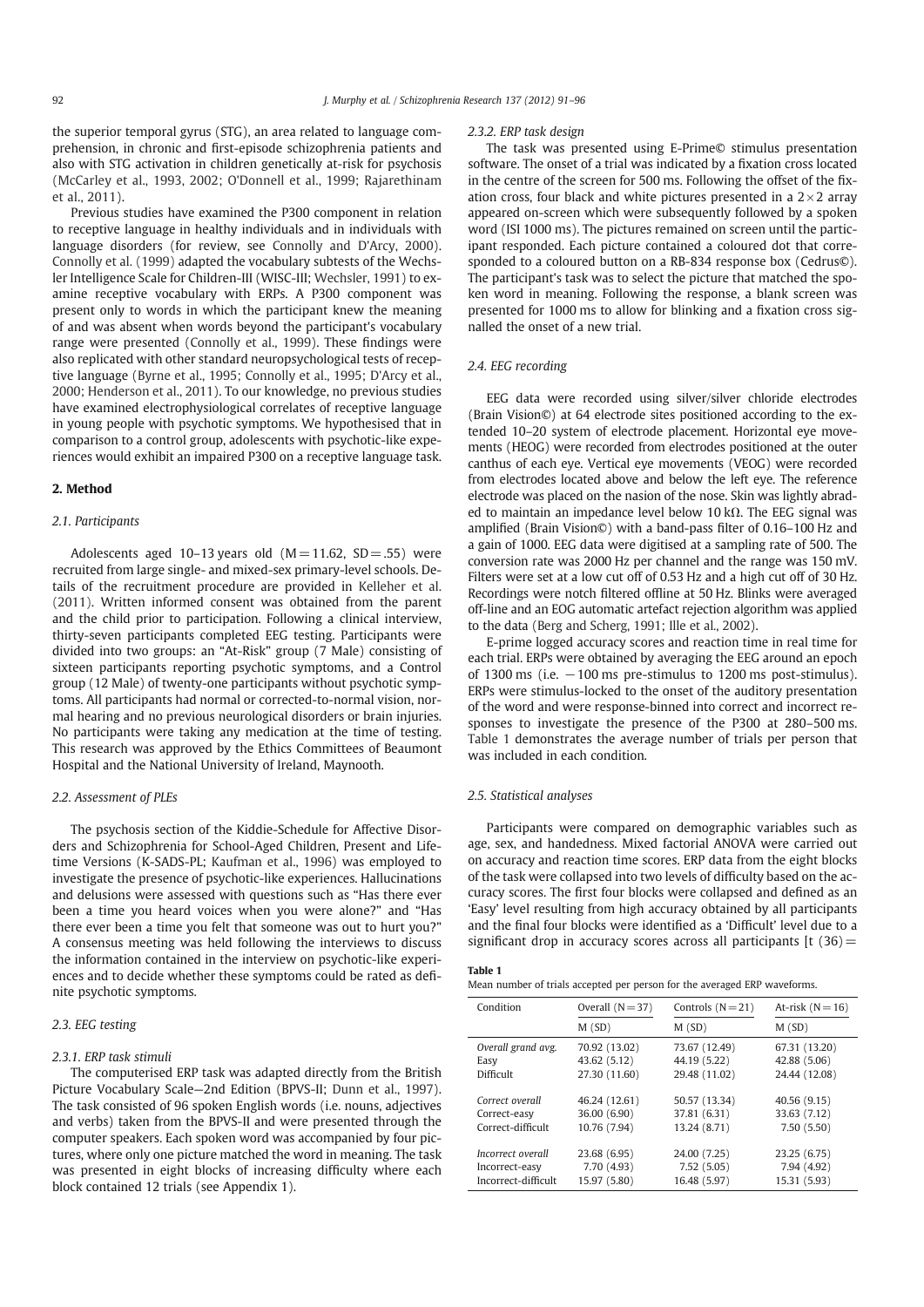10.271,  $p = .000$ ]. From visual inspection of the grand averaged waveforms, a P300 component was evident at frontal (Fz) and central (Cz) electrodes.

Mean amplitude and peak latency data were subjected to analyses which examined differences across Task Difficulty (Easy and Difficult), Condition (Correct and Incorrect) and Group (Controls, At-Risk). Fig. 1 illustrates the waveforms for each group across Correct and Incorrect responses. For each ANOVA, an alpha value of .05 was used for main and interaction effects. Greenhouse–Geisser correction was reported when the assumption of sphericity was violated.



Fig. 1. ERP waveforms for the controls (blue) and at-risk (red) groups at electrodes Fz and Cz on a) correct and b) incorrect responses.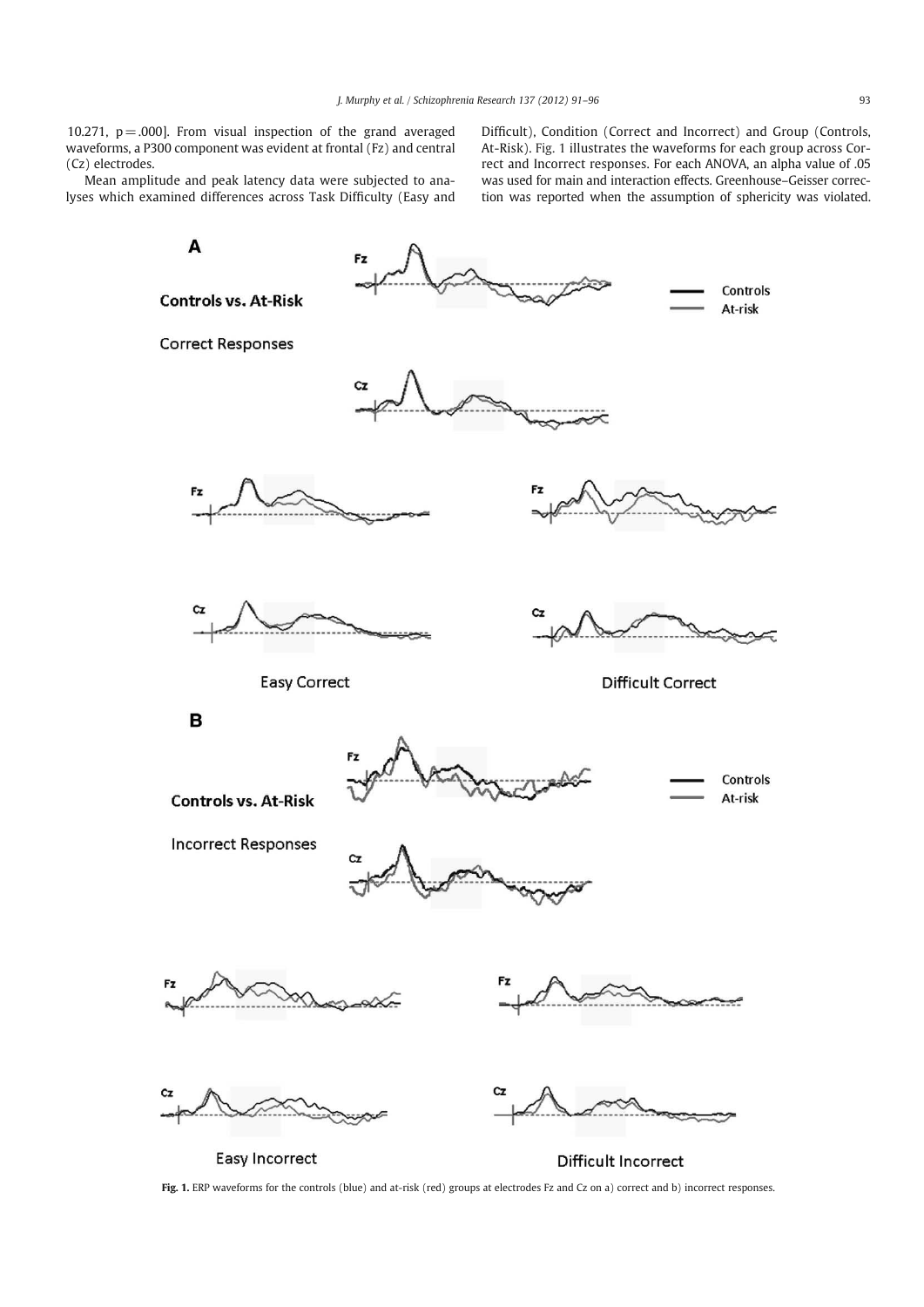Bonferroni-corrected t-tests further investigated significant main and interaction effects.

# 3. Results

## 3.1. Demographic comparisons

No significant differences were found between the at-risk and control groups on demographic factors such as age, sex, or handedness.

# 3.2. Behavioural results

 $A$  2  $\times$  2 mixed factorial ANOVA was performed with Task Difficulty (Easy, Difficult) as the within subjects variable and Group (Controls, At-Risk) as the between subjects variable. A main effect of Task Difficulty  $[F(1, 35) = 555.569, p = .000]$  illustrated higher accuracy scores for the Easy level compared to the Difficult level and an interaction effect of Task Difficulty<sup>\*</sup>Group [F (1, 35) = 4.520, p = .041] was also found. An independent t-test revealed a significant group difference on the Difficult level  $[t (35) = 2.249, p = .031]$ . This result illustrated higher accuracy scores for the controls compared to the at-risk group. The groups were compared on reaction time (RT) with a  $2\times2$  ANOVA which yielded a main effect of Task Difficulty [F (1, 35) = 20.803,  $p = .000$ ]. An independent t-test revealed a significant increase in RT on the Difficult level [t (36) =  $-4.448$ , p = .000] compared to the Easy level. No significant group differences were found on reaction times.

#### 3.3. P300 mean amplitude and latency

#### 3.3.1. Overall analyses

 $A$  2 $\times$  2 repeated measures ANOVA was conducted to compare the P300 amplitude and latency across Task Difficulty (Easy, Difficult) and Electrode Site (Fz, Cz), regardless of accuracy scores. A main effect of Electrode Site [F (1, 36) = 6.610,  $p = .014$ ] and an interaction effect of Task Difficulty\*Electrode Site [F  $(1, 36) = 5.371$ , p=.026] were revealed. Paired t-tests demonstrated larger P300 amplitude at Fz than at Cz on the Easy level [t  $(36) = 3.202$ , p = .003]. There were no differences in P300 amplitude or latency across Task Difficulty. The P300 amplitude and latency was also compared across Condition (Correct, Incorrect) and Electrode Site (Fz, Cz), regardless of the level of difficulty. A significant interaction effect of Condition\*Electrode Site  $[F(1, 36) = 9.707, p = .004]$  was found. Paired t-tests revealed a significant difference between correct and incorrect responses at electrode Cz [t (36) = 2.218, p = .033]. However following Bonferroni correction for multiple paired t-tests, this significant effect was no longer maintained. No significant differences were found for P300 latency.

## 3.3.2. Group analyses

 $A 2 \times 2 \times 2 \times 2$  mixed factorial ANOVA compared the groups (Controls, At-Risk) on P300 amplitude across Condition (Correct, Incorrect), Task Difficulty (Easy, Difficult) and Electrode Site (Fz, Cz). The results yielded a significant Condition\*Electrode Site\*Group [F (1, 35) = 5.233, p = .028] interaction effect. A  $2 \times 2 \times 2$  mixed factorial ANOVA compared the groups on the Easy and Difficult levels for correct responses only. The results revealed an interaction effect of Electrode Site\*Group [F (1, 35) = 7.467, p = .010]. A  $2 \times 2$  ANOVA on correct responses demonstrated a main effect of Group at electrode Fz  $[F (1, 35) = 5.940, p = .020]$ . An independent t-test confirmed the group difference on correct responses for the Difficult level  $[t(35)$  = 2.168,  $p = .037$ ], illustrating larger P300 amplitude in the controls compared to the at-risk group (see Fig. 2). The analyses were repeated for incorrect responses and no group differences were found. P300 latency was also examined but revealed no significant differences across Condition, Task Difficulty, Electrode Site or Group.

# 4. Discussion

This study investigated electrophysiological correlates of receptive language in adolescents reporting psychotic-like experiences compared to a control group. Overall, accuracy was decreased and reaction time was increased on the Difficult level of the task compared with the Easy level. The At-Risk group were characterised by decreased accuracy on the Difficult level compared to the controls but no group differences were found for reaction time. This finding supports previous behavioural reports of impaired receptive language in adolescents reporting PLEs (Cannon et al., 2002; Blanchard et al., 2010). The results of the behavioural analyses suggest that receptive language impairments are apparent in adolescents with PLEs.

On electrophysiological measures, the At-Risk group exhibited smaller P300 amplitude to correct responses in the Difficult level compared to the control group. According to Connolly et al. (2000), a diminished P300 to a correct response, in the context of language comprehension, reflects a failure to understand the meaning of the word. On an auditory oddball paradigm, decreased P300 is thought to reflect impaired updating of the context in working memory and the allocation of attentional processes (Donchin and Coles, 1988; Duncan et al., 2009; Polich and Donchin, 1988). However, these processes may also contribute to deficits in the comprehension of spoken language, such that processing new incoming stimuli (i.e. speech) may be impaired as a result of an inability to update the current context in working memory. Furthermore, evidence of a relationship between the P300 and language processing lies in the generators of the auditory P300, some of which reside in the left temporal lobe. McCarley et al. (1993) documented a relationship between reduced P300 amplitude in first-episode and chronic patients with schizophrenia and grey matter volume in the left superior temporal gyrus (STG). Wernicke's area is located in the superior temporal gyrus, which is an area responsible for the comprehension of spoken language. However, fMRI studies have also reported activation in the frontal cortex during receptive language tasks (Demonet et al., 1992; Bottini et al., 1994; Price et al., 1996).

P300 amplitude on the Difficult level was compared to the Easy level to ascertain whether this component could distinguish between the levels regardless of accuracy scores. The lack of a significant difference between the levels may have resulted from the inclusion of correct responses in the Difficult level as participants still obtained a relatively high number of correct answers at this level of difficulty. Furthermore, when the P300 was analysed based on behavioural accuracy, rather than on level of difficulty, the amplitude was larger for correct responses compared to incorrect responses. However, despite this finding being no longer significant following Bonferroni correction, previous studies support this trend where P300 amplitude was significantly larger in response to correct answers compared to incorrect answers (Connolly et al., 1995; 1999).

P300 latency did not differ across Group, Condition or Task Difficulty. The lack of a significant difference in P300 latency across Easy and Difficult levels suggest that efficient categorisation of complex task stimuli from the Difficult level may not have been affected in either of the groups. While P300 latency is usually prolonged in patients with schizophrenia, de Wilde et al. (2008) found that latency in young patients with recent onset schizophrenia is not significantly different to controls. Frangou et al. (1997) reported that P300 latency is related to age and illness duration, such that slowed latency is more apparent with increasing age and illness duration. Therefore, an increase in P300 latency may index a disruption in the speed of stimulus classification resulting from illness-related factors (Duncan et al., 2009).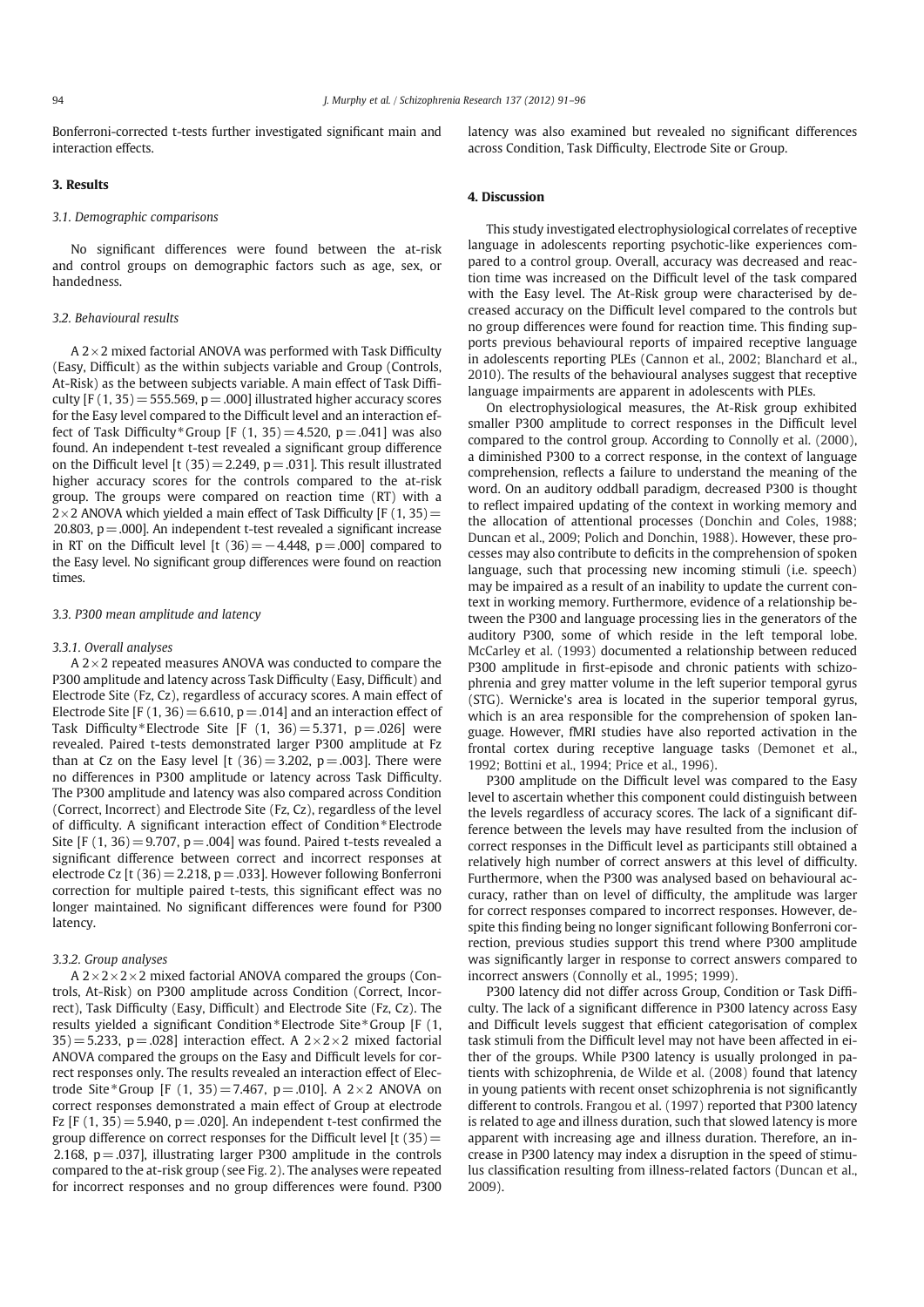

Fig. 2. The controls demonstrate larger P300 amplitude on correct responses on the difficult level compared to the at-risk group.

This study employed an established neuropsychological task while recording ERPs to investigate the neural correlates of receptive language in adolescents with PLEs in comparison to a group of controls. Evidence of a P300 to correct responses provides support for the identification of a potential ERP correlate of a complex cognitive function such as receptive language. Also, the use of a neuropsychological test facilitated the interpretation of the waveforms as the BPVS-II task is an established direct measure of receptive language. The results of this study lend support to previous evidence of a relationship between the P300 and the ability to understand spoken language. Furthermore, this is the first study to demonstrate neurophysiological correlates of disrupted receptive language processes in adolescents with psychotic symptoms.

A limitation of this study was the relatively small sample size and the lack of another comparison group with receptive language impairment. Comparing the P300 to another language impaired group may have provided further insight into the degree to which the P300 can index receptive language impairment. Further research investigating the P300 component in relation to receptive language may provide insight into the neural underpinnings of language deficits in those at-risk for schizophrenia. Follow-up studies of individuals at-risk for psychosis may elucidate whether receptive language deficits may confer increased risk for developing a psychotic disorder in adulthood. The results of this study demonstrate disrupted neural correlates of receptive language function in adolescents with PLEs, suggesting that the neurobiological mechanism underlying psychosis may be manifest in the adolescent period.

Supplementary materials related to this article can be found online at doi:10.1016/j.schres.2012.01.017.

#### Role of funding source

This work was supported by an Essel Foundation NARSAD Independent Investigator Award to MC. MC was supported by a Health Research Board (Ireland) Clinician Scientist Award. C.R. is supported by the Irish Research Council for Humanities and Social Sciences (IRCHSS). F.K. was supported by an Alumni Undergraduate Summer Studentship from the Royal College of Surgeons in Ireland. The research leading to these results has also received funding from the European Community's Seventh Framework Programme under grant agreement No. HEALTH-F2-2010-241909 (Project EU-GEI). EU-GEI is the acronym of the project 'European network of National Schizophrenia Networks Studying Gene–Environment Interactions'. The funding bodies had no further role in the study design, data collection, analysis and interpretation of the data; in the writing of the report and in the decision to submit the paper for publication.

#### Contributors

All authors recruited participants and their parents for the study. MB, MC and RR designed the study and MB and RR wrote the EEG protocol. Mathieu Blanchard, Fergal Kavanagh, Caroline Rawdon and Jennifer Murphy collected the data. Jennifer Murphy managed the literature searches and analyses, undertook the statistical analysis, and wrote the first and final draft of the manuscript. Dr. Roche compiled the graphics. All authors contributed to and have approved the final manuscript.

#### Conflict of interest

The authors report no conflict of interest.

#### Acknowledgements

We thank NUI Maynooth and the Clinical Research Centre Beaumont Hospital for the use of their facilities. We acknowledge the contribution of Derek Walsh, Paraic Scanlon and Jonathan Murphy (NUI Maynooth) for their technical assistance on data recording and analysis.

#### References

Berg, P., Scherg, M., 1991. Dipole models of eye movements and blinks. Electroencephalogr. Clin. Neurophysiol. 79 (1), 36–44.